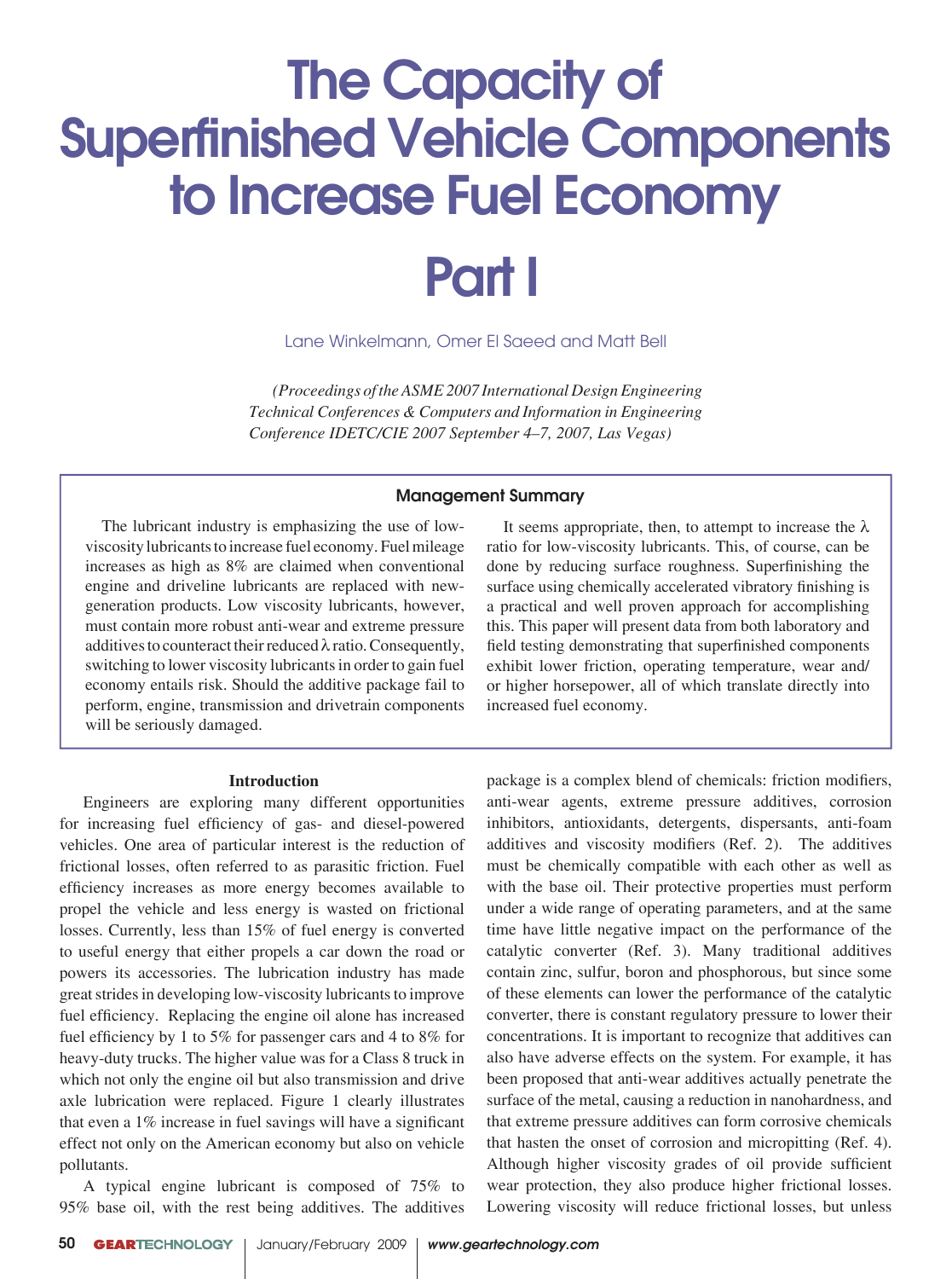the additive package is optimized, the product may fail to provide adequate protection because the lubricating film is a good deal thinner. Moreover, most traditional additives are classified as hazardous and may worsen the growing global pollution problem.

Lowering lubrication viscosity must be done with care to avoid inadvertently increasing equipment wear as a result of increased, premature micropitting and/or scuffing. A thinner lubricating film, for example, may exacerbate micropitting. Since the phenomenon of micropitting is tied to fatigue, it may not reveal itself until much later in the vehicle's duty cycle. It is conceivable that the vehicle will exhibit increased fuel efficiency in an EPA test cycle, but this could come at the expense of major mechanical overhauls further down the road. For this reason, concocting the ideal package of additives is a balancing act for the lubricant formulator.

It is possible, however, to reduce viscosity while simultaneously maintaining or even increasing the  $\lambda$  ratio. One way to accomplish this is to employ chemically-accelerated vibratory finishing on the working surfaces of gears, shafts and bearings. This superfinishing technique can partially or completely remove peak and valley asperities. Chemically accelerated vibratory finishing, (referred to in this paper as "superfinishing") has been commercially used for more than 20 years to improve the performance of working surfaces. It is important to remember that this process not only creates a planarized surface, but also removes distressed metal left over from machining, grinding and/or heat treatment processes.

Superfinishing is performed in vibratory finishing bowls or tubs in two separate steps: a refinement step and a burnishing step. In the refinement step, proprietary active chemistry is used in the vibratory machine in conjunction with high-density, non-abrasive ceramic media. When introduced into the machine, this active chemistry produces a stable, soft conversion coating on the surface of the metal part being processed. The rubbing motion across the part developed by the machine and media effectively wipes the conversion coating off the "peaks" of the part's surfaces, but leaves the "valleys" untouched. (No finishing occurs where media is unable to contact or rub.) The conversion coating is continually reformed and rubbed off during this stage, producing a surface-smoothing mechanism. This process is continued in the vibratory machine until the surfaces of the part are free of asperities. In the burnishing step, the active chemistry is rinsed from the machine with a neutral soap. The conversion coating is rubbed off the part one final time to produce the superfinished surface. In this final step, no metal is removed.

By reviewing the images in Figure 2, it is easy to see how this superfinishing process produces a highly desirable surface with regards to improving the performance of working surfaces like those found on gears and bearings. The starting surface of gears or bearings are machined and/or ground, resulting in a starting surface that has peak and valley asperities as well continued





Figure 2-SEM images at 500X and profilometer traces of the surface condition of a ground or machined gear or bearing as it progresses through the superfinishing process.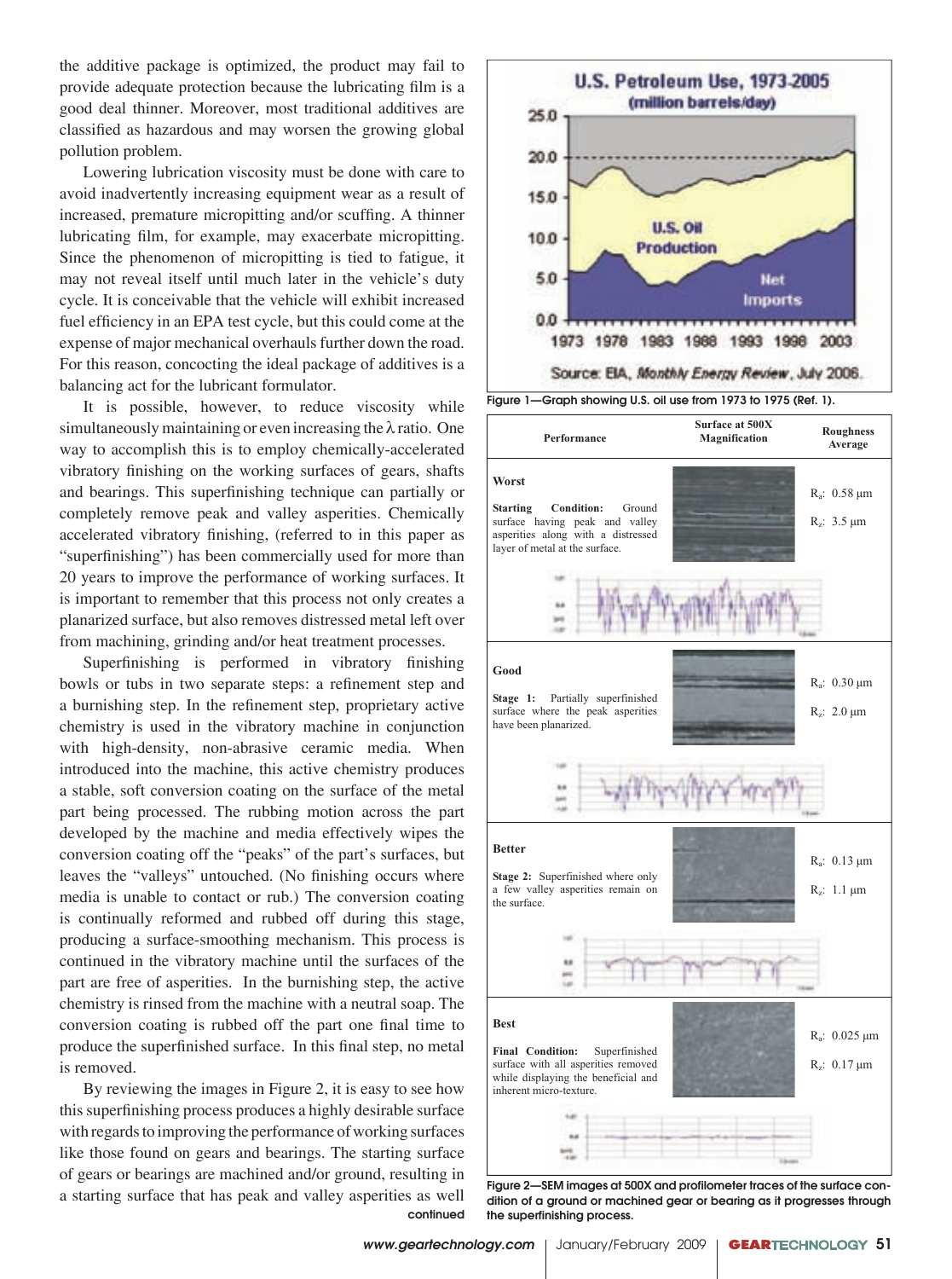as a distressed surface layer. In stage 1 of the superfinishing process, the peak asperities are planarized, resulting in a surface that has significantly improved performance properties since no asperities are present to penetrate the lubricating film. As the superfinishing process is continued, as shown in stage 2, the valleys begin to disappear. As the superfinishing process advances further, the final condition is attained. This is the optimum surface since all peaks and valleys have been removed along with the distressed surface layer, leaving a micro-textured isotropic surface that facilitates lubrication. The rationale for the above was discussed in several other publications. The Vehicle Bloc at the Gear Research Institute at Pennsylvania State University tested rolling sliding contactfatigue specimens that were superfinished to conditions similar to that shown in Figure 3 (Ref. 5). The best performance was achieved with a smooth  $(< 0.1 \mu m$  Ra) and textured surface. In another study, a smooth  $(< 0.1 \mu m$  Ra) and non-textured surface was evaluated for scuffing resistance. Although the non-textured surface significantly outperformed the ground baseline specimens, it fell short of the performance achieved by a smooth  $(< 0.1 \mu m$  Ra) and textured surface (Ref. 6). Bell Helicopter Textron recently questioned if the superfinished surface was actually excessively smooth in a way that hinders adequate lubrication. They concluded that the superfinished







Figure 4—SEM image of the superfinished surface at approximately 500X, showing isotropic micro-texturing.

surface increased the  $\lambda$  ratio such that the gear performed well despite operating under extreme temperature and load conditions (Ref. 7).

Chemically accelerated vibratory finishing is currently being used by major companies in the automotive racing, aerospace, heavy-axle and wind turbine industries. In each case, superfinishing was adopted only after a tremendous amount of forethought as well as extensive laboratory and field testing (Refs. 8–14). Unfortunately, much of this data is proprietary and confidential.

This paper will present an overview of a number of laboratory and field tests conducted over the years on gears, bearings and test specimens. Some of the data in this paper has been presented in widely scattered publications (full details can be found within the references) while other portions are a result of internal communications with proprietary customers. The results illustrate that superfinishing reduces friction, operating temperature, power loss and wear. It is hoped that this process will be more widely utilized in the future as a way to improve the fuel efficiency of gasoline and dieselpowered vehicles. At the same time, it should make it easier for the lubricant industry to formulate the next generation of lubricant packages since fewer and reduced concentrations of additives will be required for superfinished parts.

#### **Testing**

Friction manifests itself as heat, wear, and power loss. Increased fuel efficiency can be expected when friction is reduced. The following are a series of laboratory and field tests that illustrate superfinishing's contributions to reducing parasitic friction.

*Laboratory Testing:* 

- Temperature reduction of spherical roller bearings (SRB)
- Temperature and friction reduction of roller bearings (U.S. Patent # 5,503,481)
- Friction and wear reduction—Falex ring on block
- Friction reduction—Falex 3 ball on flat
- Friction and scuffing reduction—Falex washer-on-ring
- Power gain of spur gears
- Frictional reduction of NASCAR transmission
- Horsepower gain of NASCAR rear differential
- Efficiency gain and temperature reduction of rear axle ring and pinion
- Friction reduction of automotive valvetrain

#### *Field testing:*

- Temperature reduction of truck rear axle
- Temperature reduction of S-76 helicopter transmission **Laboratory Testing**

### *Temperature reduction of spherical roller bearings* (Ref.

15). The effect of superfinishing on the operating temperature of spherical roller bearings and assemblies was evaluated. Testing was conducted on a variable speed spherical roller bearing test rig in a Mobil DTE extra-heavy oil bath. Two bearings were superfinished—one having just the rollers superfinished and the other with both the rings and rollers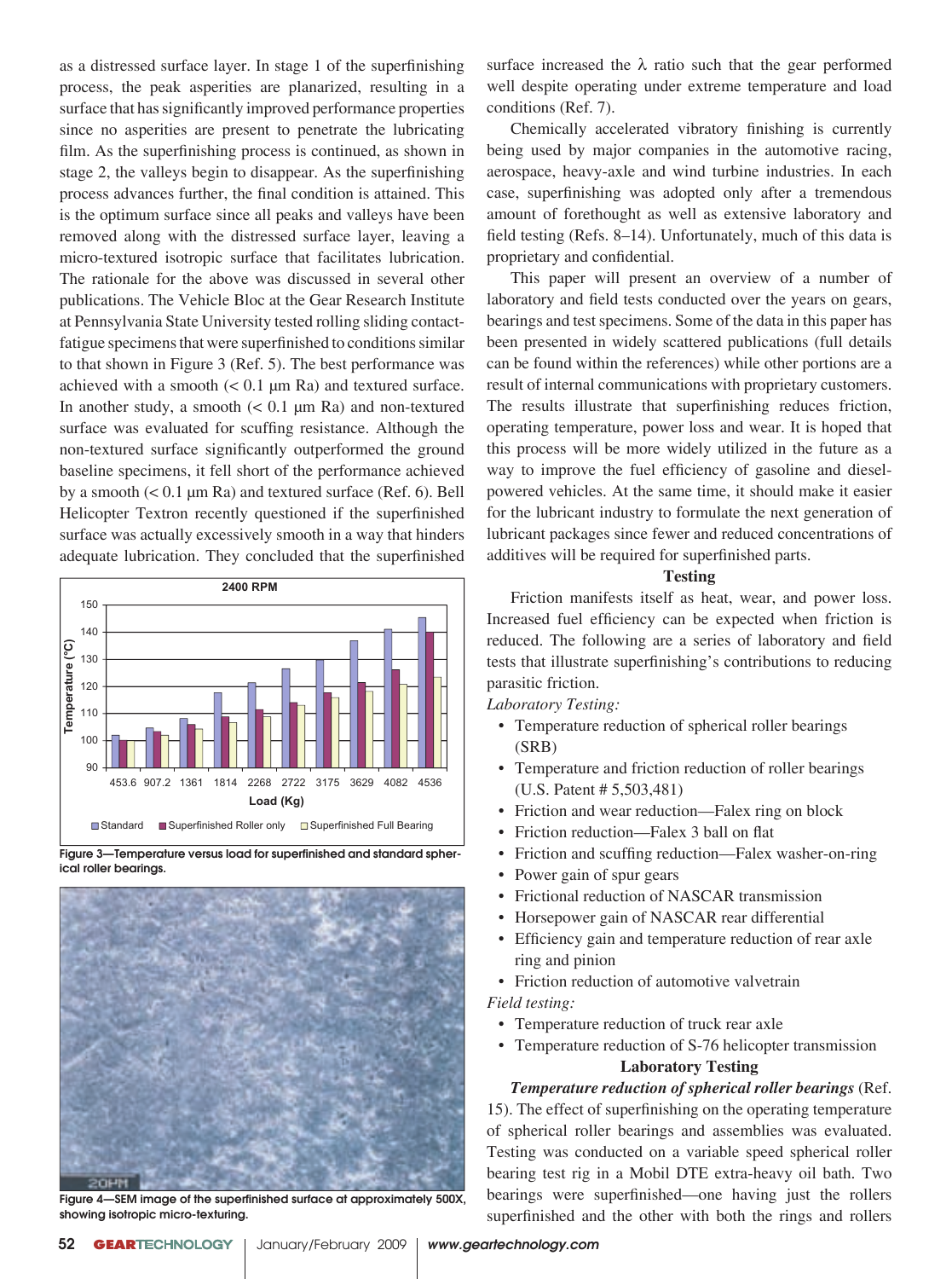superfinished. The baseline was a standard production honed bearing. Steps were taken to ensure that internal clearance was not a variable in the comparison. The procedure consisted of running each bearing at 2,400 rpm and allowing them to heat stabilize at radial loads from zero to 4,536 kg. After stabilization, the bearing temperature was recorded and load increased by 454 kg. Figure 3 is an example of the test data obtained at 2,400 rpm. Optimum performance benefits were achieved when both the rollers and rings were superfinished. Bearings with only the rollers superfinished showed a notable but lower improvement. At a load of 4,082 kg, the completely superfinished bearing ran  $22^{\circ}$ C cooler than the standard production honed bearing.

*Temperature and friction reduction of roller bearings*  (U.S. Patent # 5,503,481; Ref. 16). The Timken Co. evaluated superfinished roller bearings for the purpose of reducing friction and thereby enhancing load-bearing capability. The superfinished and the enhanced roller bearings (final grind is carried a bit farther on the working surface to reduce the run-in time) were compared. The enhanced-performance superfinished bearings were patented: U.S. Patent # 5,503,481, Bearing Surface with Isotropic Finish.

Enhanced roller bearings are typically finished with a final grinding step followed by a honing step to achieve between a  $0.075$  to  $0.2 \mu$ m Ra. The superfinished bearings had <0.075 µm Ra. Grinding and honing, however, produce a directional surface texture having peak and valley asperities with these surface irregularities extending in the circumferential direction. The tests proved that a surface with isotropic irregularities (one which has no particular orientation) is superior to those of irregularities extended longitudinally or transversely in the direction of movement. Figure 4 is an image of the superfinished surface taken from the patent. At a magnification of approximately 500X, the SEM image clearly shows the isotropic micro-texturing.

Figure 5 plots operating temperature versus time; Figure 6 plots torque versus time. During run-in, the bearing having the enhanced surface finish shows obvious torque and temperature spikes. Both charts show that the superfinished bearings did not require run-in. No run-in spikes are observed since the superfinished bearing has no peak asperities. Note that the superfinished bearing operates with lower friction and lower temperature than the enhanced surface finish bearing.

*Friction and wear reduction—Falex ring-on-block (Ref. 17*). This study employed a simple sliding test to examine how superfinishing improves tribological contact performance. Two sets of rings and blocks were used for this evaluation. One set was finished with the conventional grinding method to a 0.6  $\mu$ m Ra. The other set was superfinished to <0.1  $\mu$ m Ra. (See Figure 7.)

Tests were run at ambient starting temperature and using an applied load of 3.64 kg. The lubricant was SAE 20 grade containing only rust and oxidation inhibitors. It had a viscosity of 55.72 cst at 40°C and 8.15 cst at 100°C. The rotational continued



Figure 5—Roller bearing temperature versus time.



Figure 6—Roller bearing torque versus time.



Figure 7—3D images of a ground and superfinished ring.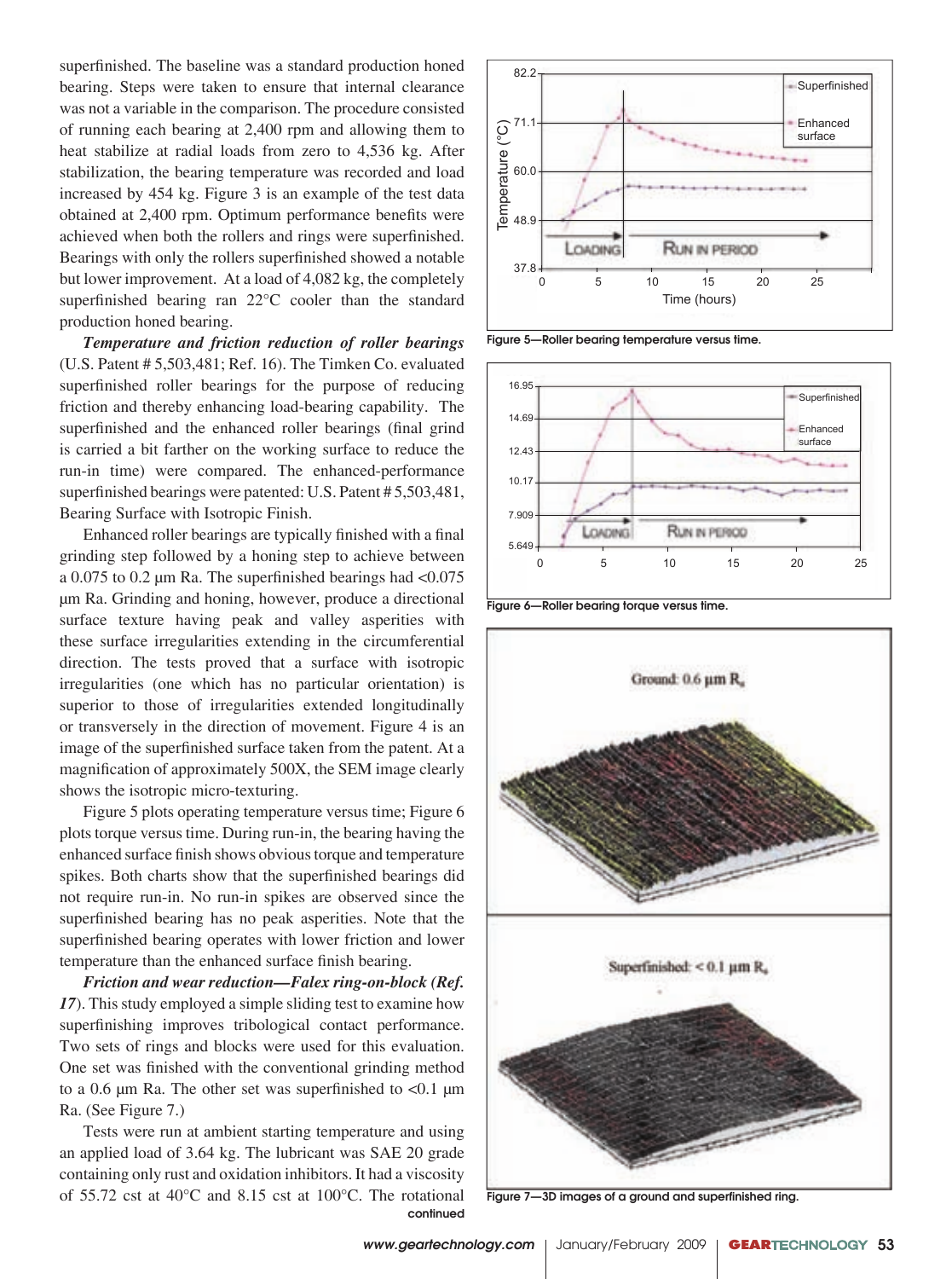| Table 1-Friction and temperature results for Falex<br>ring-on-block test: superfinished versus ground. |      |      |  |  |  |
|--------------------------------------------------------------------------------------------------------|------|------|--|--|--|
| Superfinished<br>Ground<br>0.058 $\mu$ m R<br>$0.58 \mu m R$                                           |      |      |  |  |  |
| Friction Force of<br><b>Sliding Contacts</b><br>(Newtons)                                              | 6.1  | 57.6 |  |  |  |
| Temperature (°C)                                                                                       | 46 R | 65 1 |  |  |  |



Figure 8—Wear pattern on the ground block at the end of the test.



Figure 9—Wear pattern on the superfinished block at the end of the test.

| Table 2-Specifications of the baseline balls and disk. |              |                 |  |  |
|--------------------------------------------------------|--------------|-----------------|--|--|
|                                                        | <b>Balls</b> |                 |  |  |
| <b>Steel</b>                                           | AISI 52100   | <b>SAE 8620</b> |  |  |
| Diameter (mm)                                          | 12.7         | 38.0            |  |  |
| <b>Surface HRc</b>                                     | 64           | 61              |  |  |
| $\mathbf{R}_{\mathrm{a}}$ ( $\mu$ m)                   | 0.025        | 0.525           |  |  |

| Table 3-Testing parameters.         |                                 |  |  |  |
|-------------------------------------|---------------------------------|--|--|--|
| <b>Total Load</b>                   | 136 kg                          |  |  |  |
| <b>Speed</b>                        | 300 rpm, 0.64 m/s               |  |  |  |
| <b>S/R Ratio</b>                    | Pure Sliding                    |  |  |  |
| <b>Hertz Stress</b>                 | 438 ksi, 3 GPa initial          |  |  |  |
| <b>Max Shear Stress</b>             | 136 ksi, 938 MPa                |  |  |  |
| Lubricant                           | SAE 75W-90 EP Synthetic         |  |  |  |
| <b>Kinematic Viscosity</b><br>(cst) | 119.7 at 40°C<br>16.68 at 100°C |  |  |  |
| <b>Test Time</b>                    | 30 minutes                      |  |  |  |
| <b>Temperature</b>                  | 20°C at start                   |  |  |  |



Figure 10—Coefficient of friction versus time for the Falex 3 Ball-on-Flat.

| Table 4-Conditions for Falex washer-on-ring test. |                                                       |  |  |  |
|---------------------------------------------------|-------------------------------------------------------|--|--|--|
| <b>Total Load</b>                                 | 256 kg constant                                       |  |  |  |
| <b>Speed</b>                                      | Ramp up from 100 to 900 rpm at<br>100-rpm increments. |  |  |  |
| <b>S/R Ratio</b>                                  | 2, simple sliding                                     |  |  |  |
| <b>Contact Stress</b>                             | 3.90 - 5.52 MPa                                       |  |  |  |
| Lubricant                                         | Mobile 80W-90 Mineral, Oil drained<br>before testing  |  |  |  |
| <b>Test Time</b>                                  | 1.0 minute at each speed                              |  |  |  |
| <b>Temperature</b>                                | 20°C at start                                         |  |  |  |

| Table 5-Test gear design parameters.      |                |                  |  |  |  |
|-------------------------------------------|----------------|------------------|--|--|--|
| <b>Parameter</b>                          | Fine Pitch 40T | Course Pitch 23T |  |  |  |
| <b>Number of Teeth</b>                    | 40             | 23               |  |  |  |
| <b>Operating</b><br><b>Dimetral Pitch</b> | 11.104         | 6.39             |  |  |  |
| <b>Diametral Pitch</b>                    | 10.955         | 6.43             |  |  |  |
| <b>Module</b>                             | 2.319          | 3.950            |  |  |  |
| <b>Operating</b><br><b>Pressure Angle</b> | 26.5           | 25.9             |  |  |  |
| <b>Pressure Angle</b>                     | 28             | 25               |  |  |  |
| Face Width, mm                            | 26.67          | 19.4818          |  |  |  |
| <b>Contact Ratio</b>                      | 1.40/1.45      | 1.53/1.56        |  |  |  |
| <b>Tip Thickness,</b><br>mm               | 1.1176         | 1.2446           |  |  |  |
| <b>Tip Clearance,</b><br>mm               | 0.5334         | 0.6096           |  |  |  |
| Backlash, mm                              | 0.114/0.191    | 0.119/0.196      |  |  |  |
| <b>Operating Center</b><br>Distance, mm   | 91.501         | 91.501           |  |  |  |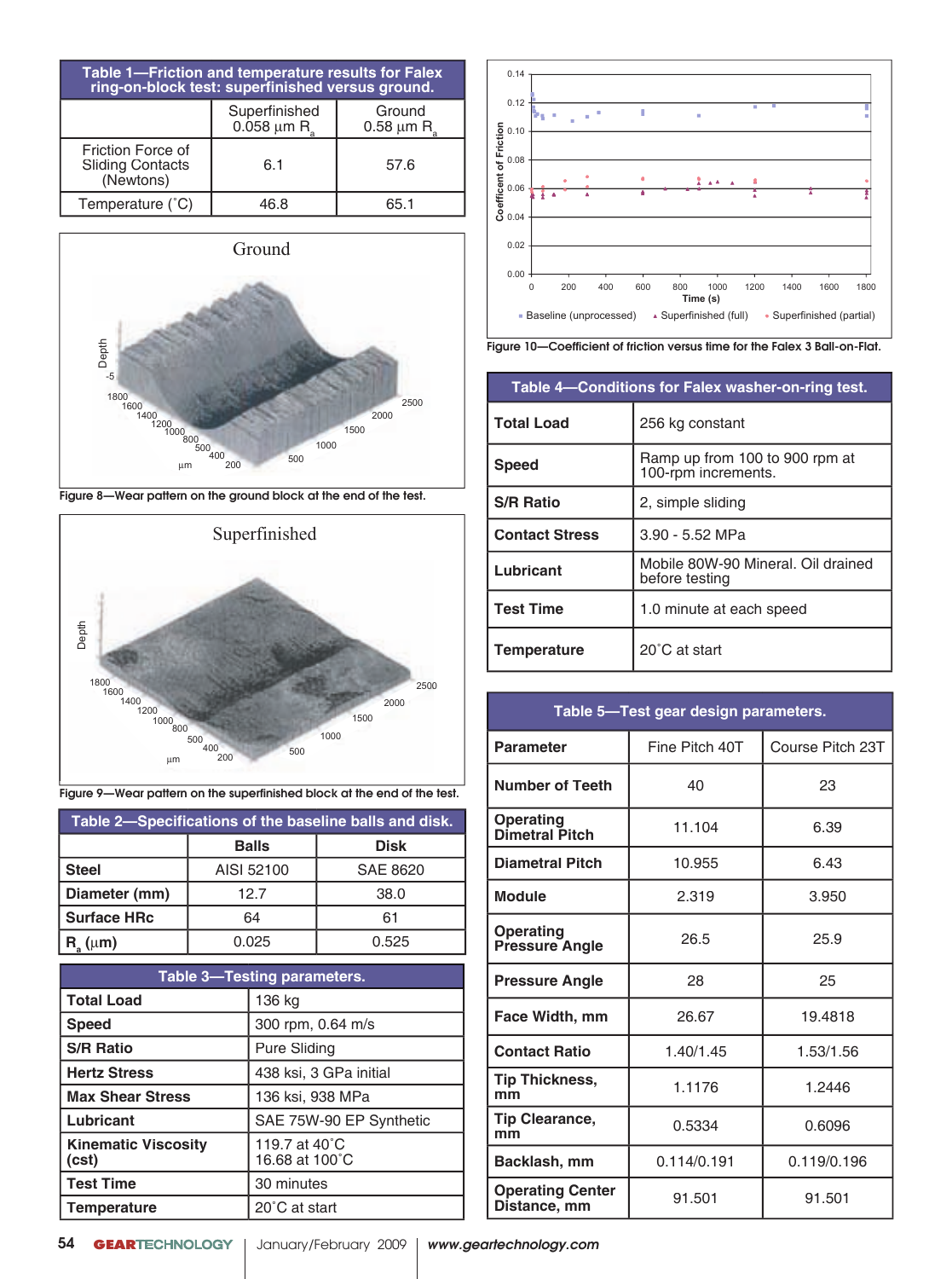speed of the ring was 800 rpm and the test duration was 6.0 hours. The test ring diameter was 50 mm. Frictional force and sump temperature were monitored during each test.

Frictional force and sump temperature of the operating system for each test specimen and their respective surface finishes are shown in Table 1. The frictional force was approximately nine times higher on the ground set than the superfinished set. The sump temperature showed a reduction of approximately  $18^{\circ}$ C for the superfinished set.

The study also focused on the wear pattern (scars) present on the blocks after the test was completed. The wear patterns on the ground and superfinished blocks are shown in Figure 8 and Figure 9, respectively. The wear pattern on the ground block was severe and showed significant weight loss. Meanwhile, the superfinished block showed very little wear and almost no weight loss at the end of the test.

*Friction—Falex 3 ball-on-flat*. An automotive supplier of drivetrain components performed the following Falex 3 ballon-flat test to determine the effects of superfinishing on wear and friction. The specifications for the baseline balls and disks are given in Table 2; test parameters are given in Table 3.

Rings were superfinished to two different conditions: Full finish (refinement and burnish cycles) and partial finish (refinement cycle only). The full and partial finishes had a 0.04 µm and 0.0725 µm Ra, respectively.

The test results are presented in Figure 10. The baseline samples have an initial coefficient of friction of approximately 0.125. After run-in, it falls to approximately 0.11. Both the partial and fully finished superfinished samples had a coefficient of friction of approximately 0.06. Note that the superfinished samples did not show a run-in spike. The fully superfinished samples had a slightly lower coefficient of friction than the partially superfinished samples.

*Friction and scuffing reduction—Falex washer-on-ring.* An automotive supplier of drivetrain components employed a Falex washer-on-ring sliding test to determine how superfinishing affects scuffing resistance. Two baseline sets having 0.425  $\mu$ m to 0.75  $\mu$ m Ra were tested and compared to five sets superfinished to  $0.0475 \mu m$  to  $0.0725 \mu m$  Ra. The test conditions are presented in Table 4.

Both baseline samples had a coefficient of friction of approximately 0.11. Both baseline samples scuffed at approximately 600 rpm. All five superfinished sets had a coefficient of friction of approximately 0.03 to 0.04. Four superfinished samples did not scuff even at the highest rotational speed. The test was eventually suspended. One superfinished sample scuffed at 580 rpm. No explanation was provided for the single failure, but it was suspected that the starting sample was out of geometric tolerance.

*Power gain of spur gears (Ref. 18)*. General Motors Corporation, Powertrain Division, measured the impact of superfinishing on gear efficiency at the Gear Dynamics and Gear Noise Research Laboratory at The Ohio State University. The superfinished gears were compared to baseline ground gears. The test also compared alternative low-friction lubricants with the standard baseline lubricant. Measurements of power loss under both loaded and unloaded conditions were reported in order to distinguish between load-independent (spin) losses and friction-induced mechanical power losses.

The efficiency test machine was designed to accommodate rotational speeds as high as 10,000 rpm and loads up to 690 Nm, which correspond to a maximum transmitted power of nearly 710 kW. A jet lubrication system was developed to cool and lubricate the gears. A dry sump system minimized churning losses. An external heating and cooling system was used to maintain oil temperature and pressure during testing. The baseline lubricant (Lubricant A) in these tests was synthetic 75W–90 oil supplied to the gearboxes at 110°C.

This experiment also evaluated how pitch affects efficiency. Fine-pitched gears lower sliding velocity, which has been known to reduce power loss, but at the expense of lower bending fatigue. 23T (coarse-pitch) and 40T (fine-pitch) gears were used for this test. The gears were superfinished to a 0.06 to 0.09 µm Ra while the hard ground surfaces had 0.25 to 0.47 µm Ra. The gear design parameters and test conditions for this study are shown in Table 5 and Table 6, respectively.

Fine-pitch gears are more efficient than coarse-pitch gears by roughly 34%, due to the lower sliding velocities generated in these gears. Superfinishing improves the efficiency of both fine- and coarse-pitch gears by approximately 17%. See Figure 11 and Figure 12. Low-viscosity lubricants can improve spin loss in spur gears through reduction in rolling losses, but the lubricants tested in this study had little effect on loaded power loss.

continued Two other lubricants (lubricant B and lubricant C) were tested with the same gears to quantify their impact on gear

| Table 6-Test conditions used in this study. |                       |                          |  |  |
|---------------------------------------------|-----------------------|--------------------------|--|--|
| <b>Test</b>                                 | <b>Speed</b><br>(rpm) | <b>Torque</b><br>$(N-m)$ |  |  |
| 1                                           | 6,000                 | 406                      |  |  |
| $\overline{\mathbf{c}}$                     | 6,000                 | 542                      |  |  |
| 3                                           | 6,000                 | 677                      |  |  |
| 4                                           | 8,000                 | 406                      |  |  |
| 5                                           | 8,000                 | 542                      |  |  |
| 6                                           | 8,000                 | 677                      |  |  |
| 7                                           | 10,000                | 406                      |  |  |
| 8                                           | 10,000                | 542                      |  |  |
| 9                                           | 10,000                | 677                      |  |  |
| 10                                          | 10,000                | 0                        |  |  |
| 11                                          | 8,000                 | 0                        |  |  |
| 12                                          | 6,000                 | 0                        |  |  |
| 13                                          | 4,000                 | 0                        |  |  |
| 14                                          | 2,000                 | 0                        |  |  |

www.geartechnology.com | January/February 2009 | GEARTECHNOLOGY 55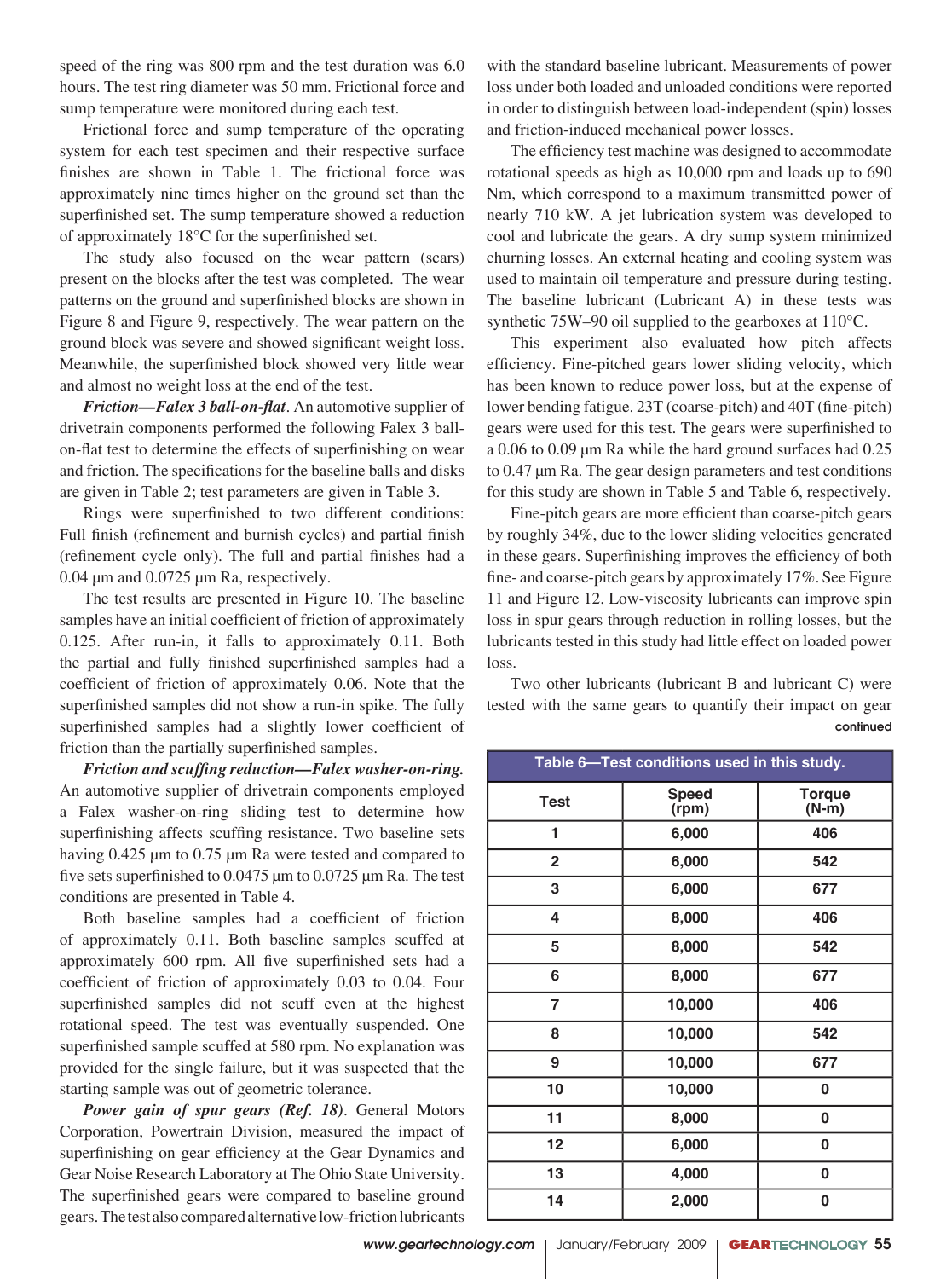

Figure 11—The effect of superfinishing on mechanical gear mesh power losses for 23T Gear; lubricant A at 110°C.



Figure 12—The effect of superfinishing on mechanical gear mesh power losses for 40T Gear; lubricant A at 110°C.



Figure 13—Viscosity-temperature characteristics of lubricants used in this study.

efficiency. The viscosity-temperature characteristics shown in Figure 13 display the relative viscosities of lubricants A, B and C, with lubricant B being the most viscous.

The salient features in Figure 13 are the significantly thinner oil film developed with lubricant  $C$  (due to its lower viscosity) and the effect of superfinishing on the  $\lambda$ ratio. A less viscous lubricant is thought to result in lower rolling losses due to reduced shear resistance, but at the expense of higher sliding losses due to increased asperity contact. Consequently, reducing surface roughness through superfinishing permits the use of a less viscous lubricant while maintaining the same  $\lambda$  ratio. Extending this rationale to the gear-mesh mechanical-power loss measurements of Figures 14–17, several conclusions can be drawn:

- Ground surfaces performed best with lubricant B because this lubricant resulted in the largest film thickness. Since  $\lambda$  ratio for these gears was consistently less than unity, the reduction in sliding power loss was more significant than the increase in rolling power loss.
- Superfinished 23-tooth gears performed best with lubricant C because rolling loss was minimized, but sliding loss was not significantly affected since the  $\lambda$  ratio remained near unity. This observation is further supported by the increasing margin of improvement over the more viscous lubricants as speed increased. Hence, the lower viscosity of lubricant C results in power-loss improvements if the  $\lambda$  ratio is near unity and pitch-line velocity is sufficiently high.
- Superfinished, 40-tooth gear power-loss trends cannot be explained by the  $\lambda$  ratio alone. Since sliding velocities are significantly lower than 23-tooth gears, the influence of friction coefficient—and therefore sliding power loss—is less significant.

*Frictional reduction of NASCAR transmission (Ref. 19).* An independent testing facility conducted this test using a dynamometer to measure the effect of superfinishing on horsepower. A pair of T101 transmissions (Nextel Cup Auto Racing) was used as the test articles. Third gear was selected for the comparison tests. One transmission had standard ground gears while the other had superfinished components. The tests were carried out in sequence on the same dynamometer test stand with the same engine. During each test, the engine and transmission were preheated by idling until the transmission oil (Unocal 90W) reached 82°C. The engine was then cooled back down to normal operating temperature before running with the applied load to measure horsepower losses through the transmission. Driveshaft angles were monitored to ensure a consistent angle for all runs. Figure 18 shows that approximately 1.0% horsepower was recovered with superfinished transmission components.

*Increased horsepower at NASCAR rear differential (Ref. 20)*. A paper presented at the 2003 SAE Performance Racing Industry (PRI) Conference and later published by *Circle Track* magazine documented the increased efficiency of a high performance differential containing a superfinished ring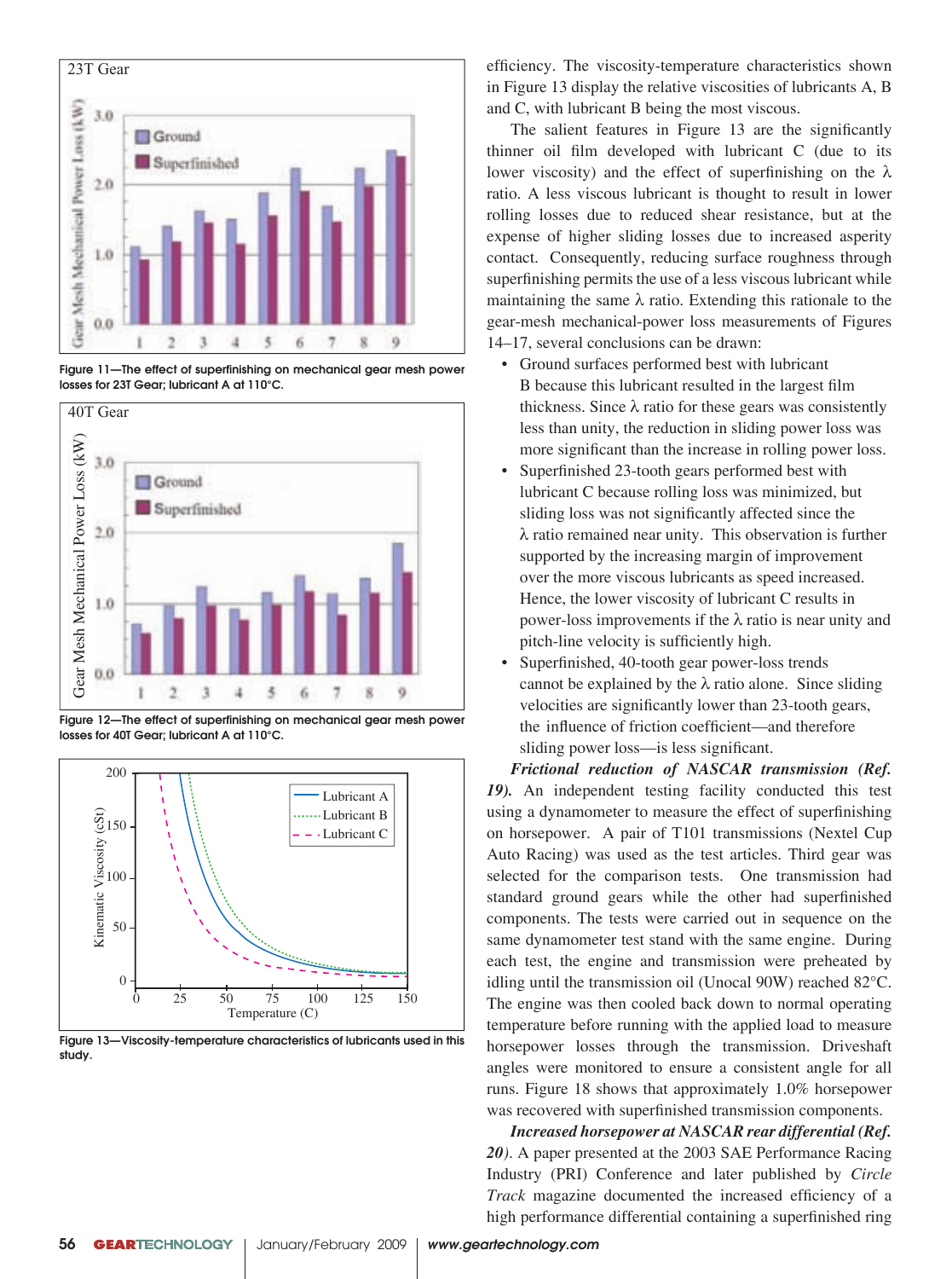and pinion gearset. The test specimens used were a standard quick-change differential with standard bearings and seals, and a quick-change differential with low-friction bearings, seals, and superfinished ring and pinion gears known as a "Tiger" in the racing industry. This study used a Dynojet Model 248 chassis dynamometer (as used to monitor NASCAR Nextel Cup cars) to measure output of the engine on run-up in fourth gear and then the amount of resistance at two speed intervals, 137 and 160 km/h, while the car was coasting. The run was stopped after coasting down to 137 km/h. The results showed an average gain of 14.25 horsepower and a reduction in parasitic friction losses through the rear end by 50 percent at 137 km/h and 52 percent at 160 km/h. These test results are shown in Table 7.

*Effi ciency gain and temperature reduction of rear axle*   $ring &$  pinion (Ref. 21). Ford tested the effect of superfinishing rear axle ring and pinion gears on overall fuel efficiency. Results are published in the *Handbook of Lubrication and Tribology, Volume 1*. A rear axle ring and pinion gearset was superfinished to a 0.07 µm Ra. Chassis roll dynamometer tests under metro/highway cycles were conducted. Figure 19 compares axle efficiency between the superfinished processed

Gear Mesh Mechanical Power Loss (kW)  $3,0$ Lubricant A Lubricant B Lubricant C  $2.0$  $1.0$  $0,0$  $\overline{2}$ 3 7 8 9





Figure 15—Effect of lubricant type on gear mesh mechanical power losses - 23T superfinished.

gears and production gears at 1,000 rpm.

The superfinished ring and pinion showed improved efficiency that improved fuel economy by about  $0.5\%$ . The operating temperature of the rear axle was significantly reduced with superfinished gears. See U.S. patent application 2005/0202921 for more details (Ref. 22).

continued *Friction reduction of automotive valvetrains (Ref. 23*). Only 6 to 10% of an engine's total frictional loss occurs in the valvetrain. Even though this is a small number, it can be significantly and easily reduced by superfinishing the components. Virtually all major racing teams, including those in NASCAR and Formula 1, use superfinishing on their entire valvetrain (camshaft and lifters). Unfortunately, due to the competitive nature of the sport, no published data was found for a NASCAR late model with a 5.7-liter engine running a two-barrel carburetor. For this test, the dynamometer was used to measure horsepower as engine speed climbed and during the coast-down. The goal was to measure maximum horsepower documenting fuel efficiency gains. It can be said with confidence, however, that many racing teams are superfinishing their valvetrain components to  $< 0.025$  µm Ra. The composite roughness of their mating components is



Figure 16—Effect of lubricant type on gear mesh mechanical power losses – 40T ground.



Figure 17—Effect of lubricant type on gear mesh mechanical power losses – 40T superfinished.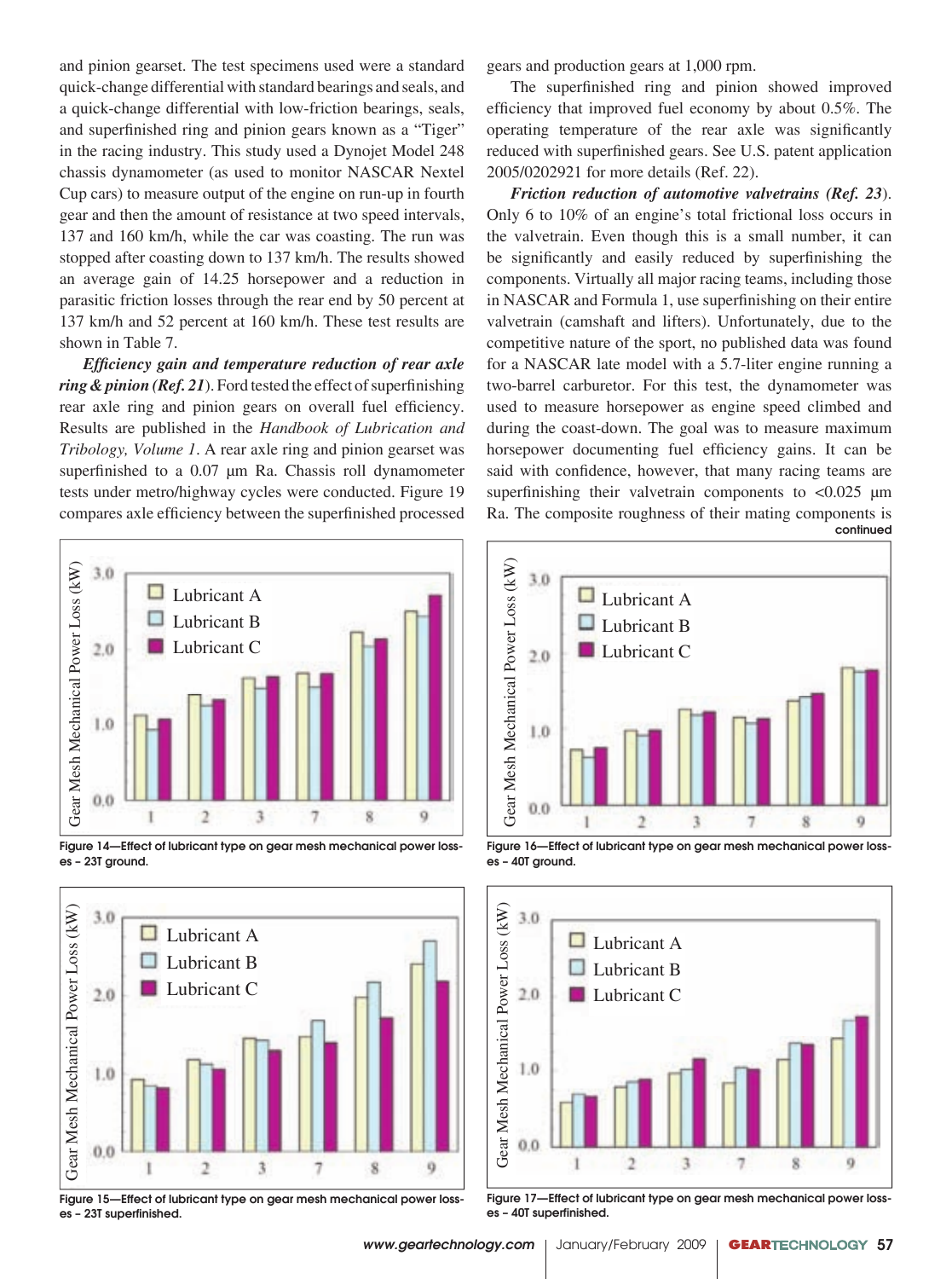therefore <0.035 µm Ra.

Ford Research Laboratory conducted a study to determine the effect of superfinishing valvetrain components on friction reduction. The valvetrain components (cams and tappets) are made of nitrided steel. One objective of the test was to evaluate the effect of superfinishing on frictional torque compared with a production tappet insert. The production tappet insert had an 8-µm manganese phosphate coating to facilitate break-in. The superfinished tappet insert had a surface finish of approximately  $0.06 \mu m$  Ra. The researchers compared production and superfinished valvetrain components with regular SAE 5W-30 and a special version of SAE 5W-30 formulated by adding a friction modifier, MoDTC. A new broken-in (i.e., not superfinished) cam lobe having a nominal 0.55 µm Ra was used for each tappet insert material. It should be noted that between the two sets of experiments using the different lubricants, some modifications were made to the apparatus to prevent oil leakage and a new higher-sensitivity torque meter was used. Therefore the frictional torque measurements from the two experiments may not be directly comparable.

The test rig ran at speeds ranging from 400 to 1,600 rpm for 50 hours. Frictional torque was recorded for both superfinished and production tappet inserts, using both a modified low-friction lubricant and a non-modified lubricant (Fig. 20).

Using SAE 5W-30 without friction modification, the superfinished valvetrain showed a significant decrease in frictional torque compared to the standard production insert. Interestingly, when using the special friction-modified SAE 5W-30, the standard production insert performed as well as the superfinished. As stated, however, the frictional torques of the two experiments cannot be compared. Nevertheless, it is important to note that optimum performance benefits are expected when both mating surfaces (cam and insert) are superfinished to a  $\langle 0.025 \mu m \rangle$  Ra. Whereas racing teams are superfinishing their valvetrain components to  $< 0.035$ µm composite Ra, the composite Ra in this study was approximately 0.55 µm. It would be interesting to repeat this testing with both the cam and the inserts superfinished to a <0.025 µm Ra.

#### **Field Testing**

*Temperature reduction of a truck rear axle*. A leading truck manufacturer conducted this experiment to determine the effect of superfinishing on rear-axle operating temperature in their full-size pickup truck while towing a 4,091-kg trailer in hot weather and hilly terrain. The testing was conducted with the vehicles tuned to the 2008 power output. Their current production vehicles are tuned for 514 Nm; the 2008 model will produce 549 Nm. The vehicles used for this testing were tuned to produce 549 Nm torque.

A high-speed tow test was used to determine the effect of high speeds and minor elevation changes. The loop was 151 km in length with a 228 m change in elevation. Test speed was dependent on wind conditions and ranged from 96 to 120 km/h. A 4,086-kg trailer with a large frontal area was used. The test truck was equipped with sensors for axle sump temperature, ambient air temperature, axle torque of each rear wheel, transmission temperature and vehicle speed.

The superfinished axle ran  $32^{\circ}$ C cooler than the standard axle.

*Hill test*. The test route consisted of steep grades and high winds. The test route rose 853 meters in 19 km and quickly produced extremely high axle temperatures. Once over the

| Table 7—Results of chassis dynamometer testing of standard and superfinished quick-change<br>differentials in a NASCAR late model car. |                                                             |               |                   |                                                                    |               |       |               |               |               |               |
|----------------------------------------------------------------------------------------------------------------------------------------|-------------------------------------------------------------|---------------|-------------------|--------------------------------------------------------------------|---------------|-------|---------------|---------------|---------------|---------------|
|                                                                                                                                        | <b>Standard Quick-Change</b><br><b>Bearings &amp; Seals</b> |               |                   | <b>Superfinished Gears</b><br>with Low-Friction Bearings and Seals |               |       |               |               |               |               |
|                                                                                                                                        | <b>Run #1</b>                                               | <b>Run #2</b> | <b>Run #3</b>     | Run#4                                                              | <b>Run #5</b> | Run#1 | <b>Run #2</b> | <b>Run #3</b> | <b>Run #4</b> | <b>Run #5</b> |
| Max. HP                                                                                                                                | 286.5                                                       | 284.4         | 282.3             | 285.3                                                              | 280.9         | 296.8 | 297.16        | 296.80        | 299.80        | 300.10        |
| Coast @ 137 km/h                                                                                                                       | N/A                                                         | N/A           | 17.5              | 16.5                                                               | 16.1          | 9.60  | 8.56          | 8.13          | 8.00          | 7.70          |
| Coast @ 160 km/h                                                                                                                       | N/A                                                         | N/A           | 24.0              | 25.5                                                               | 22.3          | 13.40 | 11.66         | 10.97         | 10.67         | 10.40         |
|                                                                                                                                        |                                                             |               |                   |                                                                    |               |       |               |               |               |               |
| Average:                                                                                                                               |                                                             |               |                   |                                                                    |               |       |               |               |               |               |
| Maximum HP                                                                                                                             |                                                             |               | 283.88            |                                                                    |               |       |               | 298.13        |               |               |
| 137 km/h Coast                                                                                                                         |                                                             |               | 16.70             |                                                                    |               |       |               | 8.40          |               |               |
| 160 km/h Coast                                                                                                                         |                                                             |               | 23.93             |                                                                    |               |       |               | 11.42         |               |               |
|                                                                                                                                        |                                                             |               |                   |                                                                    |               |       |               |               |               |               |
| Gains:                                                                                                                                 |                                                             |               |                   |                                                                    |               |       |               |               |               |               |
| Maximum HP                                                                                                                             |                                                             | $-14.25$      | $=5\%$ gain in HP |                                                                    |               |       |               |               |               |               |
| 137 km/h Coast-<br>down                                                                                                                |                                                             | $-8.30$       | $=50\%$ reduction |                                                                    |               |       |               |               |               |               |
| 160 km/h Coast-<br>down                                                                                                                |                                                             | $-12.51$      | $=52\%$ reduction |                                                                    |               |       |               |               |               |               |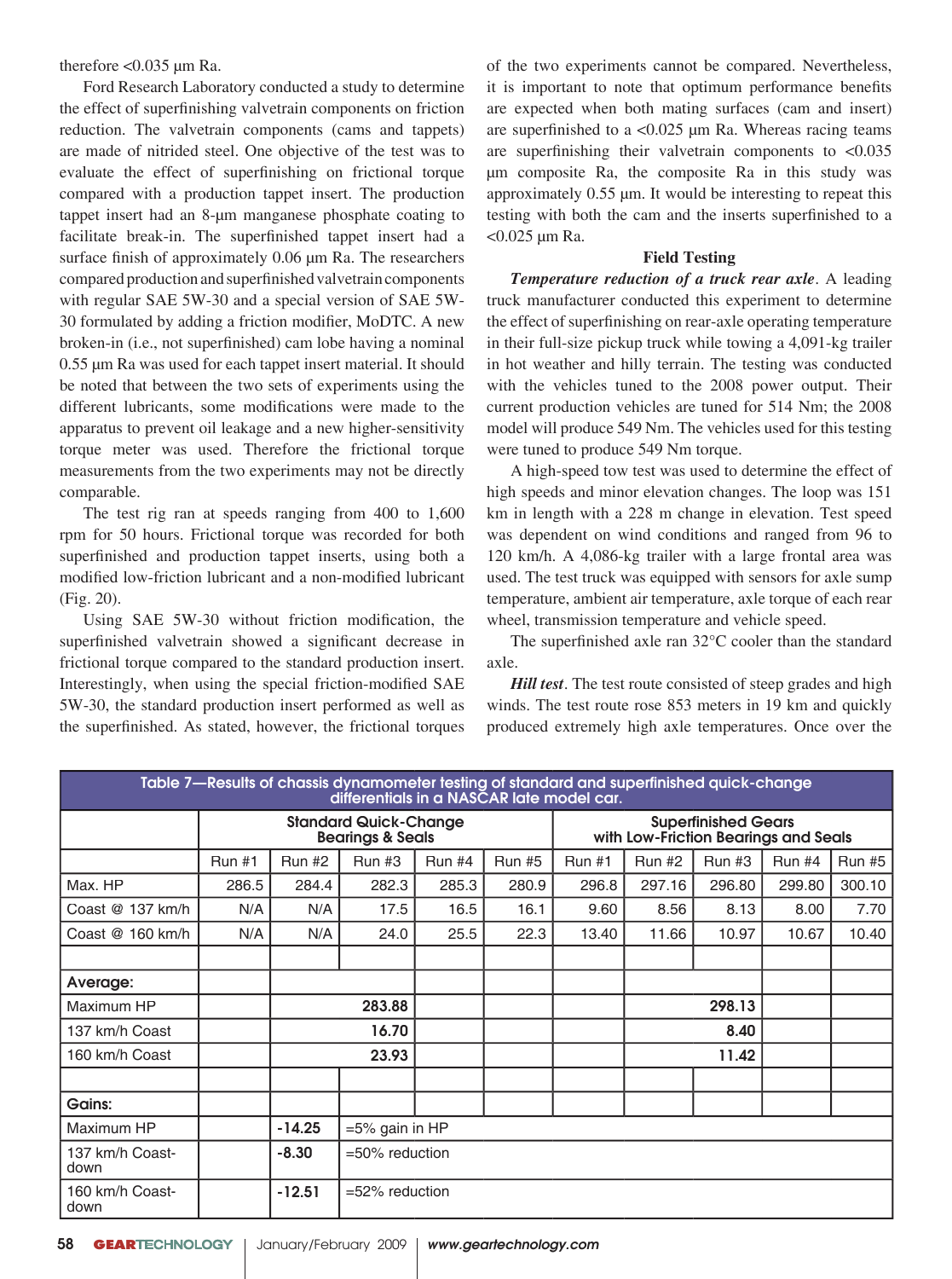peak, the truck was driven 8 km to a turn-around area. The return run also generated high temperatures due to the axle temperature generated on the climb. Test speed was limited to 64 km/h by the vehicle "failsafe" once engine temperature reached three-quarters hot. A 4,086-kg trailer with a large frontal area was used. The test truck was equipped with sensors for axle sump temperature, ambient air temperature, axle torque of each rear wheel, transmission temperature and vehicle speed. Test conditions for hill testing were not consistent due to changes in wind conditions and when the vehicle would enter failsafe mode. The variable test conditions made it difficult to produce repeatable results. The superfinished axle ran  $53^{\circ}$ C cooler than the standard axle.

*Temperature reduction of S-76 helicopter transmission (Ref. 24)*. Sikorsky performed this test to determine how superfinishing affects the temperature of the S-76 helicopter drivetrain. Acceptance test procedure (ATP) was employed to simulate typical torque loading experienced by the main gearbox, measure oil-out temperature at various torque loadings, and measure vibration levels (noise levels). The surface roughness data of the ground gears and superfinished gears are given in Table 8 and Table 9, respectively. The gearbox passed the 200-hour endurance test and has become flight operational.

The superfinished transmission components showed the following performance improvements:

- A 2.8°C reduction of the oil-out temperature
- A 3.7 dB reduction at the second stage bevel gears
- A 7.0 dB reduction of the first harmonic of the bull gear

#### **Conclusions**

- Extensive laboratory and field testing have documented that superfinished gears and bearings have significantly reduced friction, temperature and wear.
- The superfinished surface is the ideal surface for low viscosity lubricants since peak asperities are absent, resulting in a higher  $\lambda$  ratio.
- continued • The aerospace, high-performance-racing, wind turbine and heavy-axle-vehicle industries are



Figure 18—T-101 horsepower output of a superfinished versus standard ground transmission in third gear measured on a chassis dynamometer.



Figure 19—Axle efficiency of the superfinished ring and pinion.



Figure 20—Friction reduction achieved with superfinished tappets.

| Table 8-Roughness parameters for<br>ground aerospace gears. |                                                                             |                 |                |  |  |
|-------------------------------------------------------------|-----------------------------------------------------------------------------|-----------------|----------------|--|--|
|                                                             | <b>Bevel Pinions</b><br><b>Spur Pinions</b><br><b>Bull Gears</b><br>& Gears |                 |                |  |  |
|                                                             | μm                                                                          | սՠ              | μm             |  |  |
| $R_{\rm a}$                                                 | 0.330 to 0.457                                                              | 0.0406 to 0.432 | 0.033 to 0.432 |  |  |
| $R_{z}$                                                     | 2.032 to 2.921                                                              | 2.463 to 2.565  | 2.108 to 2.870 |  |  |
| max                                                         | 2.769 to 4.242                                                              | 3.023 to 3.277  | 3.378 to 3.581 |  |  |

| Table 9—Roughness parameters for superfinished<br>aerospace gears. |                                                                             |                 |                |  |
|--------------------------------------------------------------------|-----------------------------------------------------------------------------|-----------------|----------------|--|
|                                                                    | <b>Bevel Pinions</b><br><b>Spur Pinions</b><br><b>Bull Gears</b><br>& Gears |                 |                |  |
|                                                                    | μm                                                                          | μm              | μm             |  |
| R.                                                                 | 0.330 to 0.457                                                              | 0.0406 to 0.432 | 0.033 to 0.432 |  |
| $R_{\rm z}$                                                        | 2.032 to 2.921                                                              | 2.463 to 2.565  | 2.108 to 2.870 |  |
| max                                                                | 2.769 to 4.242                                                              | 3.023 to 3.277  | 3.378 to 3.581 |  |